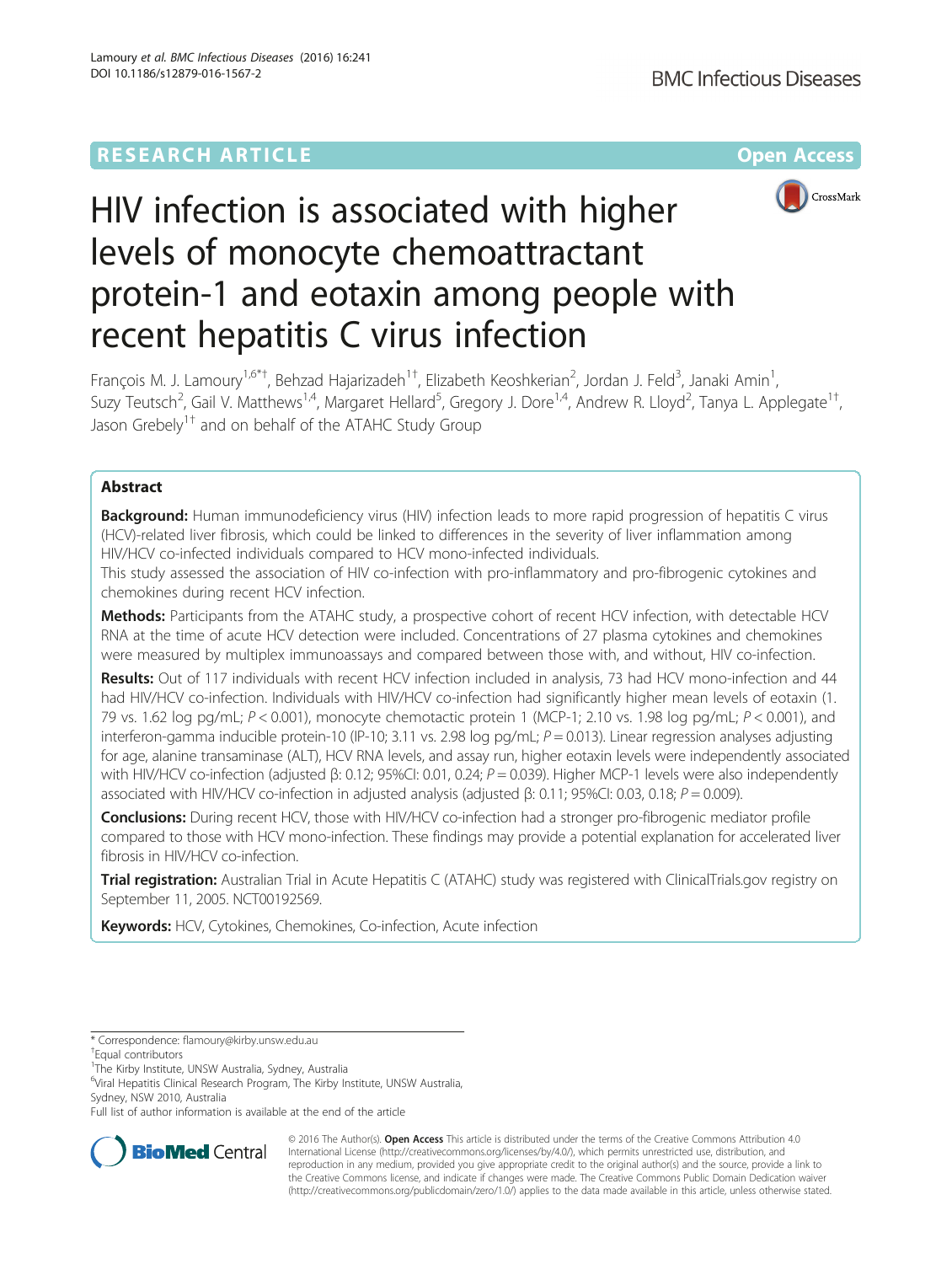## Background

Among people with chronic hepatitis C virus (HCV) infection, co-infection with human immunodeficiency virus (HIV) leads to accelerated liver fibrosis progression [[1](#page-7-0)–[5\]](#page-7-0). Several mechanisms have been suggested, including increased pro-fibrogenic cytokine expression and secretion, enhanced oxidative stress, increased hepatocyte apoptosis, and immunosuppression [\[1](#page-7-0), [6](#page-7-0)–[8\]](#page-7-0), although there is no clear consensus.

One potential explanation for more rapid fibrosis progression among HIV/HCV co-infected individuals compared to HCV mono-infected individuals could be differences in the severity of hepatic inflammation, leading to fibrosis. In the setting of chronic HCV infection, it has been demonstrated that individuals with HIV/ HCV co-infection have higher levels of a number of proinflammatory cytokines and chemokines [[9, 10\]](#page-7-0). Further, it has been shown that intrahepatic mRNA levels of inflammatory cytokines are higher among people with HIV/HCV co-infection as compared to HCV monoinfection [[11\]](#page-7-0). In the setting of acute HCV infection, it has previously been demonstrated that higher levels of interferon-gamma inducible protein-10 (IP-10) levels are observed among people with HIV, compared to those without HIV infection [[12\]](#page-7-0). However, there are little data evaluating other cytokine and chemokine levels in people with, and without, HIV co-infection with recent HCV infection.

The Australian Trial in Acute Hepatitis C (ATAHC) was a multicentre, prospective cohort study of the natural history and treatment of recent (acute and early chronic) HCV infection [\[13](#page-7-0)]. The aim of this study was to compare cytokine and chemokine levels in people with, and without, HIV co-infection who acquired HCV infection.

## Methods

## Study participants

In ATAHC, acute or early chronic HCV infection was defined by an initial positive anti-HCV antibody test within 6 months of enrolment and either 1) a negative anti-HCV antibody test within 2 years prior to the initial positive anti-HCV antibody test or 2) acute clinical hepatitis within 12 months before the initial positive anti-HCV antibody result. Acute clinical infection was defined by symptomatic seroconversion illness or peak alanine transaminase (ALT) level greater than 400 IU/mL at or before the time of HCV diagnosis. In the current study, ATAHC participants with available plasma samples and HCV RNA detected at the time of acute HCV detection (screening visit) were included. Cytokines and chemokines were measured in screening visit plasma samples using a multiplex assay (see below).

## Measurement of plasma cytokines and chemokines

Three human cytokine multiplex bead array assay kits utilizing technology licensed by Luminex (Bio-Rad, Gladesville, Australia) measured the following cytokines and chemokines: interleukin-1b (IL-1b), IL-4, IL-6, IL-10, IL-17A, IL-17F, IL-21, IL-22, IL-23, IL-25, IL-31, IL-33, interferon-gamma (IFN-g), soluble CD40 ligand (sCD40L), tumor necrosis factor alpha (TNF-a), (with Bio-Plex human TH17 15-plex), IL-2, IL-8, eotaxin-1 (or CCL11), IFN-g, interferon-gamma inducible protein-10 (IP-10, or CXCL10), monocyte chemotactic protein 1 (MCP-1, or CCL2), macrophages inflammatory proteins 1 alpha (MIP-1a, or CCL3), MIP-1ß (or CCL4), RANTES (regulated upon activation normal T-cell expressed, and presumably secreted; or CCL5) (with Bio-Plex human cytokine Group I 9-plex) and IL-18, TNF-ß, TNF-related apoptosis-inducing ligand (TRAIL, or TNFSF10) (with Bio-Plex human cytokine Group II 3-plex).

The protocol was performed as per the manufacturer's instructions and previously described [[14](#page-7-0), [15](#page-7-0)]. Samples were centrifuged at 10,000 x g for 10 min at 4 °C to remove platelets and precipitates, after which the supernatants were diluted four times with assay diluents. The assay was performed using all the assay components provided in a 96-well filter plate. The raw data was analysed using the Bio-Plex Manager software, v6.1 (Bio-Rad) [[16\]](#page-7-0).

## Statistical analysis

 $Log<sub>10</sub>$  transformed values of cytokines levels (log<sub>10</sub>) pg/mL) were used in analysis given the distribution of the actual values were not normal. The mean of plasma cytokine levels were compared between individuals with and without HIV co-infection (Student T test). If the plasma cytokine level was below the level of detection, the midpoint between zero and the lowest level of reliable detection was imputed (Additional file [1](#page-6-0): Table S1). Plasma levels of four cytokines (IL-23, IFN-g, TNF-b, and MIP-1a) were undetectable in ≥20 % of individuals, for which proportion of individuals with undetectable cytokine level was compared between individuals with, and without, HIV co-infection (Chi-squared test).

Overall, 27 comparisons of plasma cytokines levels were conducted between two groups of individuals with, and without, HIV co-infection. Whether adjustments are needed for multiple comparisons is a matter of controversy given that multiple comparison testing might inflate type 1 error while adjustments for multiple comparisons inflate type 2 error [[17](#page-7-0)–[20\]](#page-7-0). To account for multiple comparisons, a moderately conservative significance level  $\langle \text{alpha} = 0.01 \rangle$  was used. In a sensitivity analysis, using Bonferroni correction for multiple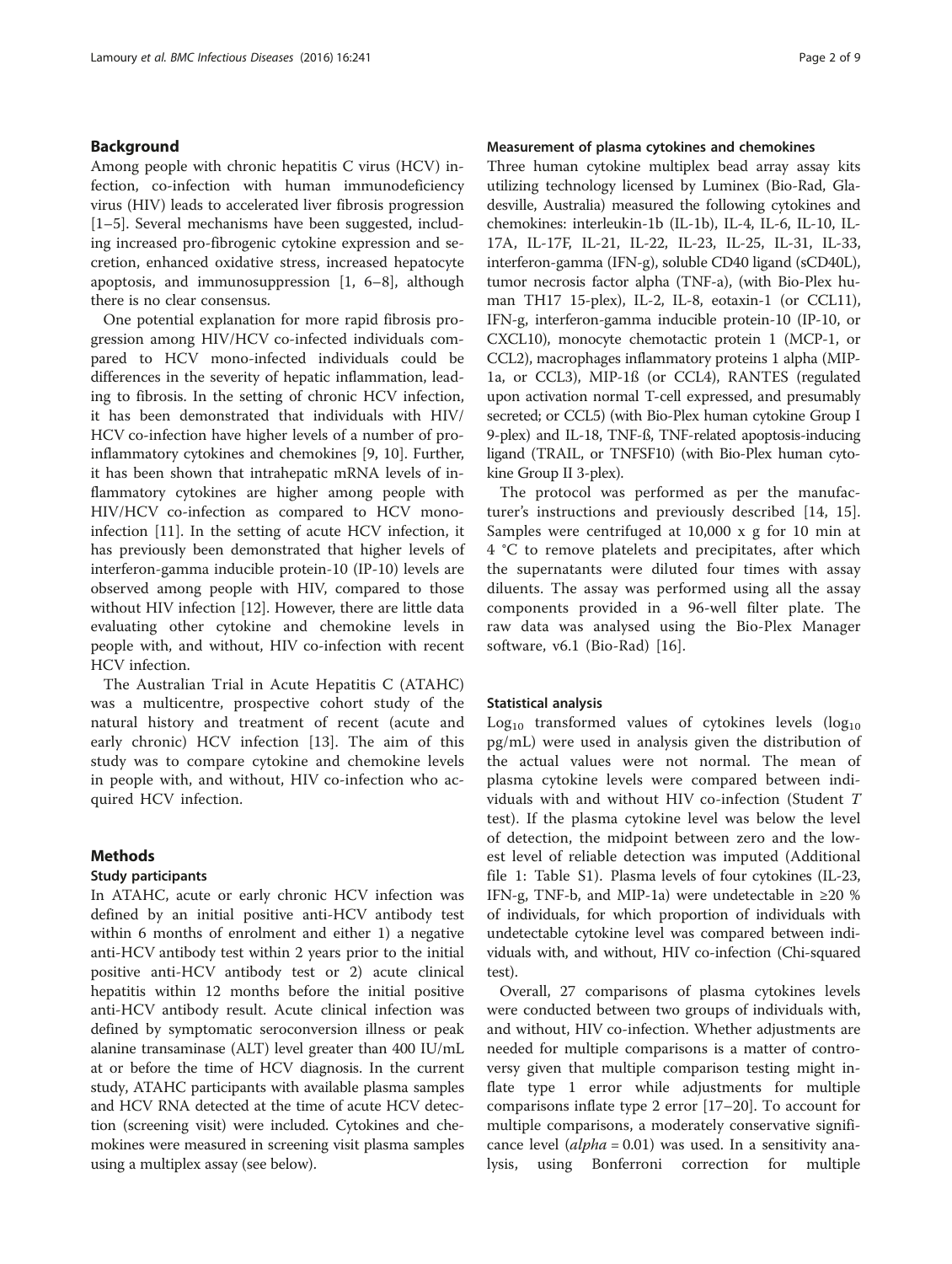comparisons, an  $alpha = 0.05/27 = 0.002$  was also used, but the findings were similar.

Two cytokines (i.e., MCP-1 and eotaxin) which had significantly different means between individuals with, and without, HIV co-infection were included in linear regression analysis. Linear regression models were fitted to assess the association of HIV coinfection with each plasma cytokine levels (log pg/mL). In the adjusted models, the association of these two cytokines and HIV co-infection was adjusted for potential confounders including age, ALT levels, and HCV RNA level at the time of acute HCV detection. Potential confounders were the variables associated with either HIV status or plasma cytokine levels in this study. To account for potential unmeasured confounders introduced by different assay runs and sample set, the models were also adjusted for assay set. All analyses were performed using Stata v12.0 (College Station, TX, United States).

## Results

## Participant characteristics

A total of 117 individuals with recent HCV infection were included in the study, including 44 (38 %) with and 73 without (62 %) HIV co-infection. Background characteristics of the study population are summarized in Table 1. All individuals with HIV co-infection were male. Compared to individuals without HIV, those with HIV co-infection were significantly older, had a higher ALT level and had a greater proportion with high HCV RNA levels  $(≥400,000$  IU/mL) at the time of recent HCV detection (Table 1). Two participants had HBV coinfection (positive HBsAg), both with no HIV coinfection.

Among 44 individuals with HIV co-infection, 24 (55 %) had HIV viral suppression ( $\leq$ 50 IU/ml) at the time of recent HCV detection. Among those with no HIV viral suppression, the median HIV RNA levels at the time of recent HCV detection was 4400 IU/mL (inter quartile range: 400, 33467). CD4 count at the time of acute HCV detection was  $\geq 500$  cells/ $\mu$ L in 28 (64 %) individuals, and 200–499 cells/μL in 14 (32 %) individuals (not available in two individuals). Thirty-three individuals (75 %) were on antiretroviral therapy at the time of acute HCV detection, among whom, 18 (55 %) had HIV viral suppression.

During the follow-up, ten individuals (9 %) cleared HCV spontaneously, while 107 individuals (91 %) either progressed to chronic infection, or received treatment.

## Distribution of cytokines levels by HIV status

The distribution of cytokine levels in individuals with, and without, HIV co-infection is summarized in Table [2](#page-3-0). Individuals with HIV co-infection had significantly higher mean plasma levels of MCP-1 and eotaxin

Table 1 Baseline characteristics of ATAHC participants with detectable HCV RNA at the time of acute HCV detection, stratified by HIV status

|                                                              | Total<br>$(n=$<br>117) | No HIV co-<br>infection (n<br>$= 73$ | HIV co-<br>infection<br>$(n = 44)$ | $\overline{P}$ |
|--------------------------------------------------------------|------------------------|--------------------------------------|------------------------------------|----------------|
|                                                              | n (%) <sup>a</sup>     | $n$ (%) $a$                          | $n$ (%) $a$                        |                |
| Sex                                                          |                        |                                      |                                    | < 0.001        |
| Male                                                         | 88 (75)                | 44 (60)                              | 44 (100)                           |                |
| Female                                                       | 29 (25)                | 29 (40)                              | 0(0)                               |                |
| Mean age, year (SD)                                          | 34 (10)                | 31(9)                                | 41(8)                              | < 0.001        |
| Symptomatic acute HCV                                        |                        |                                      |                                    | 0.825          |
| No                                                           | 68 (58)                | 43 (59)                              | 25 (57)                            |                |
| Yes                                                          | 49 (42)                | 30(41)                               | 19 (43)                            |                |
| ALT level at acute HCV<br>detection, log <sub>10</sub> IU/L  | 2.2<br>(0.5)           | 2.1(0.5)                             | 2.4(0.5)                           | 0.006          |
| Estimated duration of<br>infection at acute HCV<br>detection |                        |                                      |                                    | 0.236          |
| <26 weeks                                                    |                        | 69 (59) 40 (55)                      | 29 (66)                            |                |
| $\geq$ 26 weeks                                              | 48 (41)                | 33 (45)                              | 15 (34)                            |                |
| Interferon lambda 4<br>genotype (rs12979860)                 |                        |                                      |                                    | 0.185          |
| TT/CT                                                        |                        | 56 (48) 37 (51)                      | 19 (43)                            |                |
| CC                                                           | 59 (50)                | 37 (49)                              | 23 (53)                            |                |
| Unknown                                                      | 2(2)                   | 0(0)                                 | 2(4)                               |                |
| HCV RNA level at acute<br><b>HCV</b> detection               |                        |                                      |                                    | 0.031          |
| <400,000 IU/mL                                               |                        | 78 (67) 54 (74)                      | 24 (55)                            |                |
| ≥400,000 IU/mL                                               | 39 (33)                | 19 (26)                              | 20 (45)                            |                |
| HCV genotype                                                 |                        |                                      |                                    | 0.682          |
| Genotype 1                                                   | 67 (57)                | 41 (56)                              | 26 (59)                            |                |
| Genotype 3                                                   | 40 (34)                | 27(37)                               | 13 (29)                            |                |
| Other genotypes <sup>b</sup>                                 | 8(7)                   | 4(5)                                 | 4(9)                               |                |
| Unknown genotype                                             | 2(2)                   | 1(1)                                 | 1(2)                               |                |
|                                                              |                        |                                      |                                    |                |

Abbreviation: SD standard deviation

Percentages indicate column percentages

<sup>b</sup>Including genotype 2 (n = 6), genotype 4 (n = 1) and mixed genotype (n = 1)

compared to those without HIV  $(P < 0.001$ ; Fig. [1a](#page-3-0) and [b](#page-3-0)). IP-10 also had higher mean plasma levels in those with HIV co-infection compared to those without HIV coinfection ( $P = 0.013$ ; Fig. [1c\)](#page-3-0).

In unadjusted linear regression analysis, HIV coinfection was significantly associated with higher plasma MCP-1 levels [log pg/mL; β (estimated mean difference): 0.13; 95 % CI: 0.06, 0.19; Table [3\]](#page-4-0). In the adjusted model, HIV co-infection remained highly significantly associated with higher MCP-1 levels (log pg/mL; adjusted β: 0.11; 95 % CI: 0.03, 0.18; Table [3\)](#page-4-0).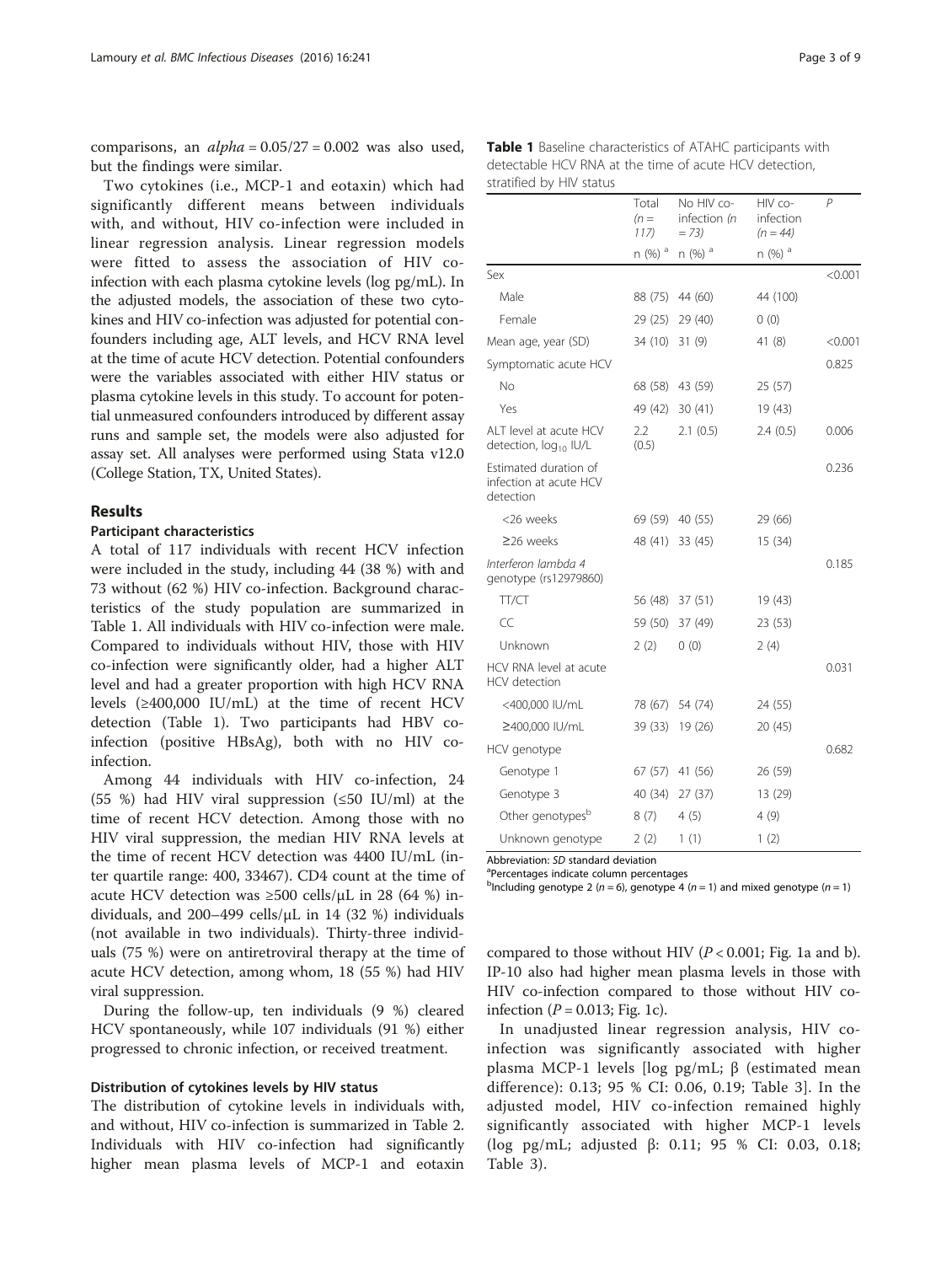| Cytokine                     | No HIV co-infection<br>$(n = 73)$ | HIV co-infection<br>$(n = 44)$ | P       |
|------------------------------|-----------------------------------|--------------------------------|---------|
| IL-1 beta <sup>a</sup>       | 0.77(0.77)                        | 0.56(0.59)                     | 0.197   |
| $IL-2a$                      | 1.11(0.12)                        | 1.09(0.13)                     | 0.427   |
| $IL-4a$                      | 2.16(0.25)                        | 2.13(0.28)                     | 0.589   |
| $IL-6a$                      | 1.60(0.63)                        | 1.60(0.64)                     | 0.977   |
| $IL-8a$                      | 1.71(0.54)                        | 1.71(0.48)                     | 0.994   |
| $IL-10a$                     | 2.16(0.66)                        | 1.94(0.72)                     | 0.100   |
| $IL-17Aa$                    | 2.05(0.53)                        | 1.89(0.70)                     | 0.212   |
| $IL-17Fa$                    | 2.34(0.49)                        | 2.17(0.56)                     | 0.088   |
| $IL-18a$                     | 2.44(0.29)                        | 2.52(0.25)                     | 0.171   |
| $IL-21a$                     | 3.13(0.55)                        | 3.07 (0.56)                    | 0.566   |
| $IL-22a$                     | 1.73 (0.68)                       | 1.81(0.53)                     | 0.458   |
| $IL-23b$                     | 16(22)                            | 14 (32)                        | 0.252   |
| $IL-25a$                     | 1.46(0.72)                        | 1.32(0.94)                     | 0.415   |
| $IL-31a$                     | 2.58(0.51)                        | 2.53(0.61)                     | 0.641   |
| $IL-33a$                     | 3.49 (0.26)                       | 3.41 (0.29)                    | 0.245   |
| IFN-gamma <sup>a</sup>       | 2.62(0.36)                        | 2.68(0.39)                     | 0.417   |
| IFN-gamma2 <sup>b</sup>      | 57 (79)                           | 38 (86)                        | 0.329   |
| TNF-alpha <sup>a</sup>       | 1.30(0.47)                        | 1.27(0.47)                     | 0.776   |
| TNF-beta <sup>b</sup>        | 68 (93)                           | 43 (98)                        | 0.407   |
| <b>TRAIL</b> <sup>a</sup>    | 2.07(0.18)                        | 2.12(0.21)                     | 0.119   |
| sCD40L <sup>a</sup>          | 2.89(0.26)                        | 2.90(0.25)                     | 0.865   |
| CXCL10 (IP-10) <sup>a</sup>  | 2.98(0.24)                        | 3.11(0.28)                     | 0.013   |
| CCL2 (MCP-1) $a$             | 1.98(0.17)                        | 2.10(0.19)                     | < 0.001 |
| CCL3 (MIP-1a) $b$            | 36 (49)                           | 16(36)                         | 0.172   |
| CCL4 (MIP-1b) $a$            | 2.62(0.24)                        | 2.70(0.32)                     | 0.158   |
| CCL5 (RANTES) <sup>a</sup>   | 3.78 (1.66)                       | 3.94 (1.56)                    | 0.606   |
| CCL11 (eotaxin) <sup>a</sup> | 1.62(0.30)                        | 1.79 (0.21)                    | < 0.001 |

<span id="page-3-0"></span>Table 2 Plasma cytokine and chemokine levels among ATAHC participants with detectable HCV RNA at the time of acute HCV detection, stratified by HIV

<sup>a</sup> Presented as mean plasma level (standard deviation); log<sub>10</sub> pg/mL b Presented as the number with undetectable plasma level (%)

In unadjusted linear regression analysis, HIV coinfection was also significantly associated with higher plasma eotaxin levels (log pg/mL; β: 0.17; 95 % CI: 0.07, 0.28; Table [4](#page-5-0)). In the adjusted model, HIV co-infection remained significantly associated with higher eotaxin levels (log pg/mL; adjusted β: 0.12; 95 % CI: 0.01, 0.24; Table [4\)](#page-5-0).

Given that there were no females with HIV coinfection, models were not adjusted for sex. However, in a sensitivity analysis restricting the study population to males, a similar trend was observed with respect to the relationship between HIV infection and both MCP-1 (Additional file [1:](#page-6-0) Table S2) and eotaxin (Additional file [1](#page-6-0): Table S3).



Among individuals with HIV co-infection, the mean plasma levels of MCP-1 and exotoxin among individuals with CD4 count ≥500 cells/μL were 2.12 log pg/mL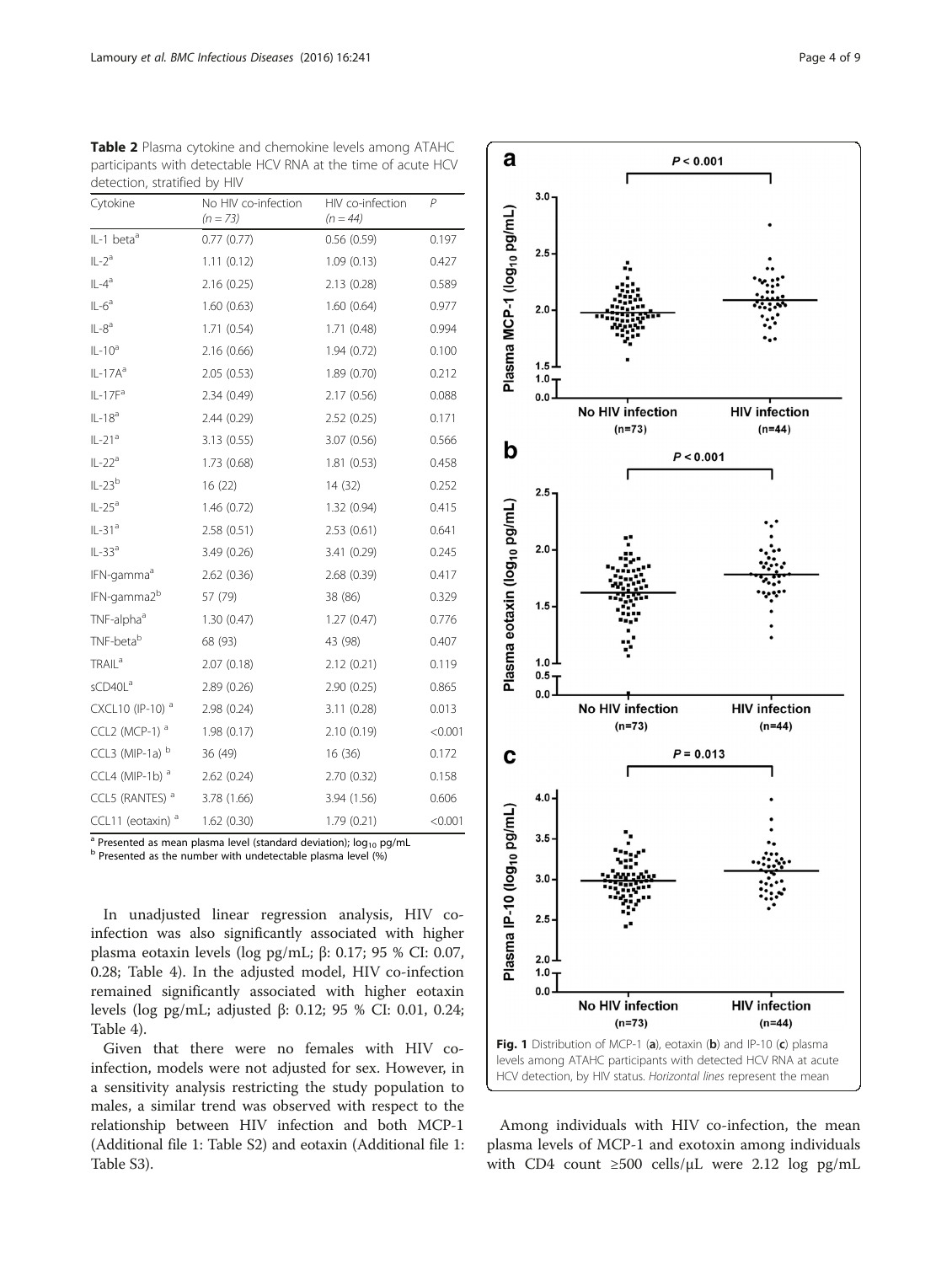|                                       | Unadjusted model                                 |         | Adjusted model <sup>a</sup>                      |              |
|---------------------------------------|--------------------------------------------------|---------|--------------------------------------------------|--------------|
|                                       | Estimated mean difference <sup>b</sup> (95 % CI) | P       | Estimated mean difference <sup>b</sup> (95 % CI) | $\mathcal P$ |
| HIV co-infection                      |                                                  |         |                                                  |              |
| Negative                              | Reference                                        |         | Reference                                        |              |
| Positive                              | $0.13$ (0.06, 0.19)                              | < 0.001 | 0.11(0.03, 0.18)                                 | 0.009        |
| Age, 10 years                         | $0.04$ $(0.00, 0.07)$                            | 0.024   | $0.01$ $(-0.03, 0.05)$                           | 0.575        |
| Symptomatic acute HCV                 |                                                  |         |                                                  |              |
| No                                    | Reference                                        |         |                                                  |              |
| Yes                                   | $0.06$ ( $-0.01$ , $0.13$ )                      | 0.080   |                                                  |              |
| ALT level, log IU/L                   | $0.07$ $(0.00, 0.14)$                            | 0.049   | $0.02$ ( $-0.05$ , $0.10$ )                      | 0.502        |
| Estimated duration of infection       |                                                  |         |                                                  |              |
| <26 weeks                             | Reference                                        |         |                                                  |              |
| $\geq$ 26 weeks                       | $-0.05$ $(-0.12, 0.02)$                          | 0.196   |                                                  |              |
| Interferon lambda rs12979860 genotype |                                                  |         |                                                  |              |
| TT/CT                                 | Reference                                        |         |                                                  |              |
| CC                                    | $0.01$ (-0.06, 0.08)                             | 0.809   |                                                  |              |
| <b>HCV RNA level</b>                  |                                                  |         |                                                  |              |
| <400,000 IU/mL                        | Reference                                        |         | Reference                                        |              |
| ≥400,000 IU/mL                        | $0.05$ ( $-0.02$ , $0.12$ )                      | 0.181   | $0.02$ (-0.06, 0.10)                             | 0.623        |
| HCV genotype <sup>c</sup>             |                                                  |         |                                                  |              |
| Genotype 1                            | Reference                                        |         |                                                  |              |
| Genotype 3                            | $0.00 (-0.07, 0.08)$                             | 0.937   |                                                  |              |
| Other                                 | $0.09$ ( $-0.05$ , 0.23)                         | 0.222   |                                                  |              |

<span id="page-4-0"></span>**Table 3** Unadjusted and adjusted models assessing the association of HIV co-infection with plasma MCP-1 levels ( $log_{10}$  pg/mL) in ATAHC

a<br>Adjusted for variables associated with MCP-1 levels in unadjusted analysis or HIV status (i.e. age, ALT levels, and HCV RNA levels) as well as assay run  $(n = 117, R^2 = 0.14)$ 

<sup>b</sup>β coefficient

 $^c$ Overall  $P = 0.467$ 

[standard deviation (SD): 0.21] and 1.78 log pg/mL (SD: 0.19), respectively, which were comparable to 2.09 log pg/mL (SD: 0.18) and 1.83 log pg/mL (SD: 0.27), respectively among those with CD4 count 200–499 cells/ μL ( $P = 0.627$  and  $P = 0.524$ , respectively).

In another analysis, the association of estimated of duration of HCV infection at the time of HCV detection with plasma cytokines levels were assessed (Additional file [1:](#page-6-0) Table S4). The mean plasma levels of IL-2 was significantly higher in individuals with an estimated of duration of HCV infection ≥26 weeks  $(1.07 \log \text{pg/mL}; SD:$ 0.08) compared to those with an estimated of duration of HCV infection <26 weeks (1.15 log pg/mL; SD: 0.15;  $P = 0.001$ ).

## **Discussion**

This study assessed the association of plasma cytokine and chemokine levels with HIV co-infection among individuals with recent HCV infection. HIV/HCV coinfection was independently associated with higher plasma levels of two pro-inflammatory and profibrogenic chemokines, MCP-1 and eotaxin. Increased plasma levels of MCP-1 and eotaxin in HIV/HCV coinfection might reflect increased hepatic expression of these cytokines and a subsequent chronic proinflammatory response [[21](#page-7-0), [22](#page-7-0)].

Individuals with HIV/HCV co-infection and recent HCV infection in this study had significantly higher MCP-1 plasma levels compared to those with HCV mono-infection, which is consistent with findings in the setting of chronic HCV infection [[9](#page-7-0)]. Similar findings in the setting of recent HCV infection are important and suggest that elevated levels of MCP-1 in HIV/HCV coinfected individuals occur early following HCV infection. A previous study has shown that MCP-1 plasma levels were elevated in HIV infection and correlated with HIV RNA levels [[23\]](#page-7-0). However, MCP-1 plasma levels in the current study were comparable between HIV co-infected individuals with and without HIV viral suppression.

C-C chemokine receptor 2 (CCR2) and its main ligand MCP-1 (CCL2) have major roles in promoting the accumulation and activation of monocyte-macrophages in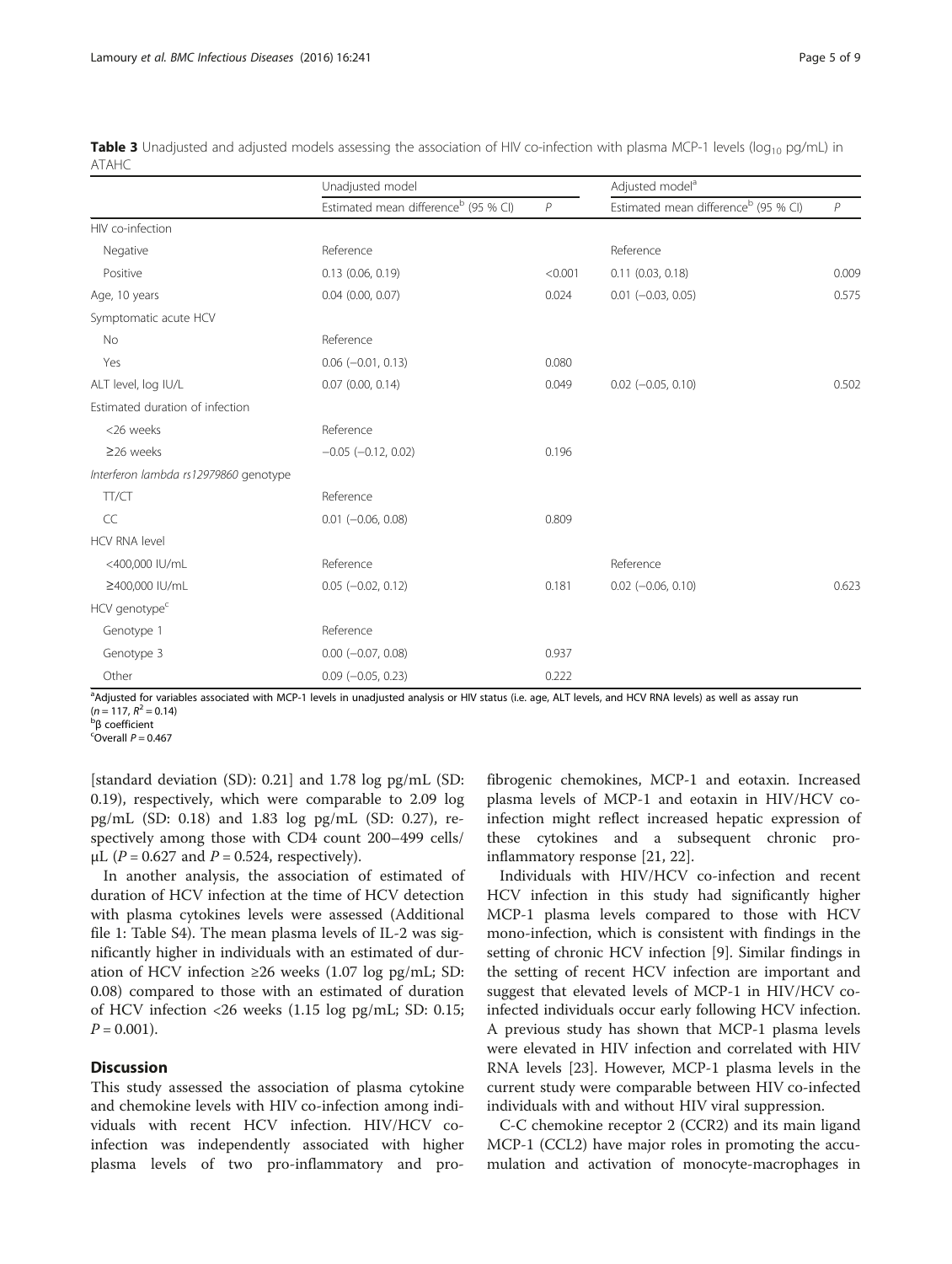|                                       | Unadjusted model                                 |         | Adjusted model <sup>a</sup>                      |       |
|---------------------------------------|--------------------------------------------------|---------|--------------------------------------------------|-------|
|                                       | Estimated mean difference <sup>b</sup> (95 % CI) | P       | Estimated mean difference <sup>b</sup> (95 % CI) | P     |
| HIV co-infection                      |                                                  |         |                                                  |       |
| Negative                              | Reference                                        |         | Reference                                        |       |
| Positive                              | $0.17$ (0.07, 0.28)                              | < 0.001 | $0.12$ (0.01, 0.24)                              | 0.038 |
| Age, 10 years                         | $0.08$ $(0.03, 0.13)$                            | 0.001   | $0.06$ (0.00, 0.12)                              | 0.039 |
| Symptomatic acute HCV                 |                                                  |         |                                                  |       |
| <b>No</b>                             | Reference                                        |         |                                                  |       |
| Yes                                   | $0.05$ ( $-0.05$ , $0.16$ )                      | 0.309   |                                                  |       |
| ALT level, log IU/L                   | $0.03$ ( $-0.07$ , $0.14$ )                      | 0.534   | $-0.02$ $(-0.13, 0.09)$                          | 0.712 |
| Estimated duration of infection       |                                                  |         |                                                  |       |
| <26 weeks                             | Reference                                        |         |                                                  |       |
| $\geq$ 26 weeks                       | $-0.05$ $(-0.15, 0.06)$                          | 0.375   |                                                  |       |
| Interferon lambda rs12979860 genotype |                                                  |         |                                                  |       |
| TT/CT                                 | Reference                                        |         |                                                  |       |
| CC                                    | $0.05$ ( $-0.06$ , $0.15$ )                      | 0.379   |                                                  |       |
| <b>HCV RNA level</b>                  |                                                  |         |                                                  |       |
| <400,000 IU/mL                        | Reference                                        |         | Reference                                        |       |
| ≥400,000 IU/mL                        | $0.01$ (-0.10, 0.13)                             | 0.791   | $-0.02$ $(-0.14, 0.09)$                          | 0.689 |
| HCV genotype <sup>c</sup>             |                                                  |         |                                                  |       |
| Genotype 1                            | Reference                                        |         |                                                  |       |
| Genotype 3                            | $-0.08$ $(-0.19, 0.04)$                          | 0.184   |                                                  |       |
| Other                                 | $0.02$ (-0.19, 0.23)                             | 0.860   |                                                  |       |

<span id="page-5-0"></span>Table 4 Unadjusted and adjusted models assessing the association of HIV co-infection with plasma eotaxin levels (log<sub>10</sub> pg/mL) in ATAHC

a<br>Adjusted for variables associated with eotaxin levels in unadjusted analysis or HIV status (i.e. age, ALT levels, and HCV RNA levels) as well as assay run

(*n* = 117,  $R^2$  = 0.15)<br><sup>b</sup> β coefficient

 $^c$ Overall  $P = 0.372$ 

the inflamed liver, as well as the activation of hepatic stellate cells (HSC) which are key drivers of fibrosis (reviewed in [[24\]](#page-7-0)). The role of CCR2 in promoting HSC chemotaxis and the development of hepatic fibrosis has been shown in animal models [[25\]](#page-7-0). In humans, increased MCP-1 expression and CCR2-dependent macrophage infiltration in the liver [\[26](#page-7-0), [27](#page-7-0)], and also higher MCP-1 plasma levels [[28](#page-7-0)] have been found in the fibrotic liver. An MCP-1 gene polymorphism has been associated with increased expression of MCP-1 in the liver among individuals with chronic HCV and those with more advanced fibrosis [[29\]](#page-7-0). In one longitudinal study, more rapid progression of hepatic fibrosis in HCV infection was correlated with persistent and significant elevation of MCP-1 plasma levels from acute to chronic infection [[30\]](#page-7-0). Taken together, these data indicate the critical role of MCP-1 in development and progression of liver fibrosis. This existing evidence, coupled with our findings of increased MCP-1 plasma levels in HIV/HCV coinfection suggest a potential explanation for accelerated liver fibrosis progression in HIV/HCV co-infection, compared to HCV mono-infection. This hypothesis is supported by the in vitro data indicating that HIV can infect activated hepatic stellate cells (HSCs) to induce secretion of MCP-1 [\[31](#page-7-0)].

Knockout of CCR2 in mice results in reduced MCP-1 expression, diminished monocyte/macrophage infiltration and the development of lower levels of fibrosis following liver injury [\[32\]](#page-7-0). Further, data from animal models indicate that inhibition of MCP-1 reduces intrahepatic macrophage accumulation and development of steatohepatitis [\[21](#page-7-0), [33](#page-7-0)]. Recently, Cenicriviric, a CCR2 and CCR5 antagonist, demonstrated good efficacy in suppressing HIV in phase IIb clinical trials [\[34](#page-8-0), [35](#page-8-0)]. In addition to the antiretroviral effects, in animal models, Cenicriviric is anti-fibrotic, and reduces liver fibrosis progression [\[36](#page-8-0)]. One hypothesis is that the inhibition of MCP-1 might have therapeutic potential in reducing liver fibrosis progression in individuals with HIV/HCV co-infection. This hypothesis is required to be supported by further research to evaluate the potential effect of inhibiting MCP-1 in reducing liver fibrosis.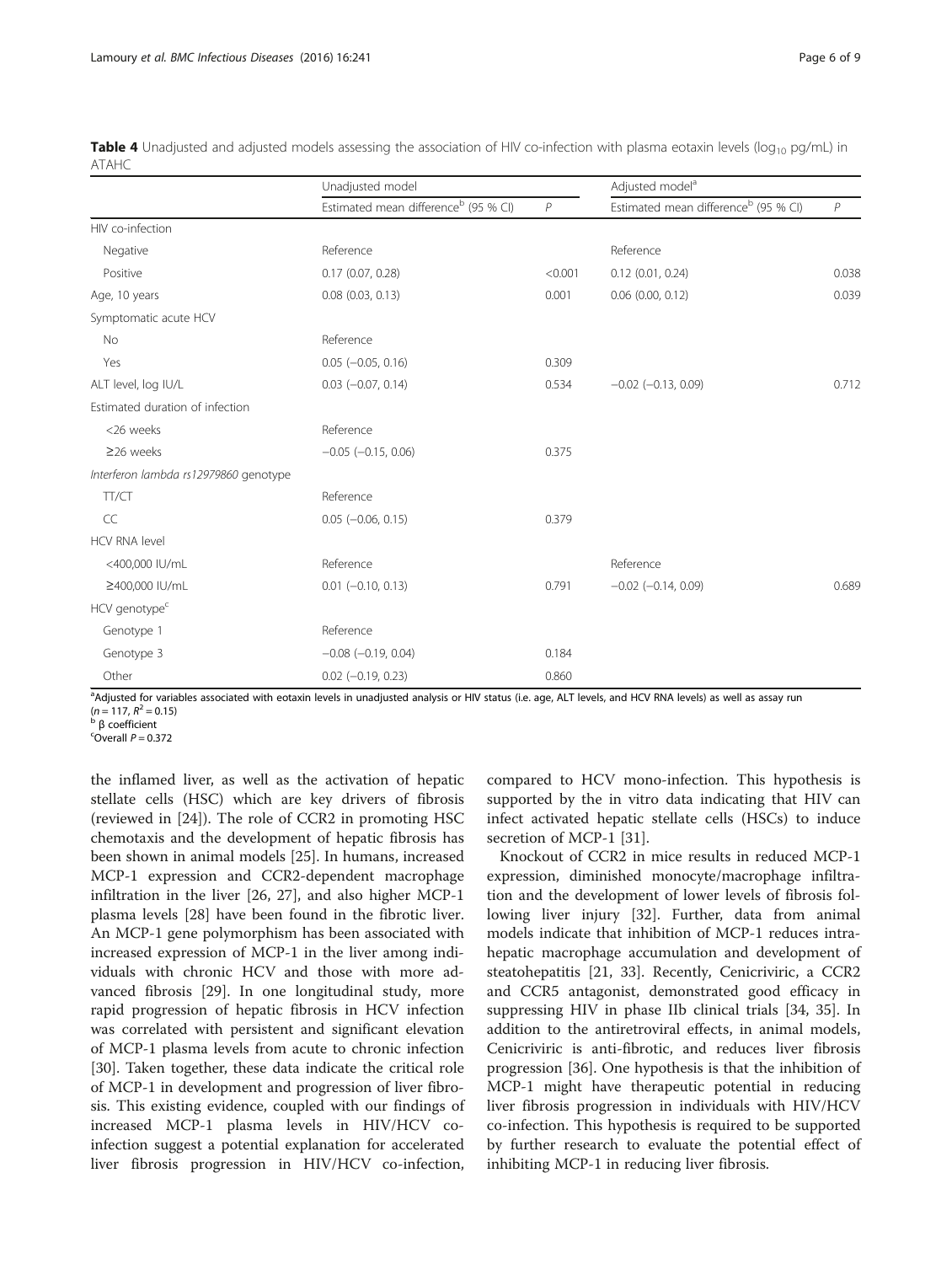<span id="page-6-0"></span>Individuals with HIV/HCV co-infection and recent HCV infection in this study also demonstrated higher plasma eotaxin levels compared to those with HCV mono-infection. Eotaxin (CCL11) is a chemokine originally known as an eosinophil-specific chemoattractant which regulates eosinophil trafficking and facilitates eosinophil migration into the tissue by activating CCR3 receptors (reviewed in [[37, 38\]](#page-8-0)). Up-regulation of eotaxin expression has been demonstrated in the liver of individuals with drug-induced hepatitis and is accompanied by liver infiltration of eosinophils [[39\]](#page-8-0). In the setting of HCV infection, increased plasma levels of eotaxin have been demonstrated in individuals with chronic HCV infection compared with healthy controls [[40](#page-8-0)], while development of persistent HCV has also been found to be associated with higher plasma levels of eotaxin during acute infection [\[41](#page-8-0)]. Moreover, eotaxin has a role in hepatic fibrogenesis. Higher plasma eotaxin levels have been identified among individuals with liver cirrhosis, with higher eotaxin levels associated with increasing stage of fibrosis, and hepatic necro-inflammation and fibrosis by liver histology [[42](#page-8-0)]. The observation that higher eotaxin plasma levels are observed in those with HIV/HCV coinfection suggest that, similar to MCP-1, eotaxin might have a role in explaining accelerated liver fibrosis in individuals with HIV/HCV co-infection.

This study had several limitations. First, this dataset was cross-sectional, then it was not possible to measure longitudinal levels of cytokines during acute HCV infection. Further, cytokine and chemokine concentrations were measured from plasma samples, so it is possible that the levels in the blood might not reflect hepatic levels. However, it has been demonstrated that intrahepatic and peripheral sources of MCP-1 are known to both contribute to elevated serum MCP-1 concentrations [[22](#page-7-0)]. Data on liver fibrosis levels was not available in our participants. Further studies are needed to investigate the role of high MCP-1 and eotaxin levels in liver fibrosis progression among HIV/HCV co-infected individuals. Lastly, multiple comparison testing might inflate type 1 error in data analysis. To account for this concern, a moderately conservative significance level (alpha = 0.01) was used. We also conducted a sensitivity analysis, using Bonferroni correction for multiple comparisons  $(alpha = 0.05/27 = 0.002)$  but the findings were similar.

## Conclusion

In conclusion, this study has demonstrated that compared to those without HIV infection, following acute HCV infection among people with HIV-infection, increased levels of the pro-fibrogenic chemokines, MCP-1 and eotaxin were observed. These findings could suggest a potential pathway possibly linking HIV infection with liver fibrogenesis among people with HIV/HCV infection. These findings may have also potential implications for therapeutic interventions to prevent liver fibrosis in people with HIV/HCV co-infection.

## Additional file

[Additional file 1:](dx.doi.org/10.1186/s12879-016-1567-2) Table S1. The lowest level of detection for measurement of plasma cytokine and chemokine levels. Table S2. Unadjusted and adjusted models assessing the association of HIV co-infection with plasma MCP-1 levels among males in ATAHC (n=88). Table S3. Unadjusted and adjusted models assessing the association of HIV co-infection with plasma eotaxin level among males in ATAHC (n=88). **Table S4.** Plasma cytokine and chemokine levels among ATAHC participants with detectable HCV RNA at the time of acute HCV detection, stratified by estimated duration of HCV infection at the time of HCV detection. (DOCX 32 kb)

#### Abbreviations

ALT, alanine aminotransferase; ATAHC, Australian trial in acute hepatitis C; HCV, hepatitis C virus; IFN, interferon-gamma; IL, interleukin; IP-10, interferongamma inducible protein-10; IQR, inter-quartile range; MCP, monocyte chemotactic protein; MIP, macrophage inflammatory protein; RANTES, regulated upon activation normal T-cell expressed and presumably secreted; sCD40L, soluble CD40 ligand; TNF, tumor necrosis factor; TRAIL, TNF-related apoptosis-inducing ligand

#### Acknowledgements

We would like to thank participants and all members of the ATAHC study group, including nurses, investigators, co-ordinators and research staff.

#### Funding

This work was supported by the National Health and Medical Research Council (NHMRC) grant HIV and HCV vaccines and immunopathogenesis (#510448) and UNSW Goldstar research grant. The ATAHC study was supported by the National Institutes of Health (#RO1 DA 15999–01). The Kirby Institute is funded by the Australian Government Department of Health and Ageing and is affiliated with the Faculty of Medicine, UNSW Australia. GD is recipient of the NHMRC practitioner fellowship. JG is recipient of the NHMRC Career Development Fellowship.

#### Availability of data and materials

Additional data are available as supplementary materials. All raw data are available by request to corresponding authors.

#### Authors' contributions

GJD, GVM, MH, and ARL designed the original ATAHC study and wrote the protocol. BH, FMJL, JG, TLA, GJD, JJF, and ARL designed the current study. GJD, GVM, JG, BH ARL and ST provided samples and clinical data. FMJL and EK performed all laboratory work with input from TLA. BH and FMJL drafted the primary analysis plan, which was reviewed by JG, TLA, and JA. The primary analysis was conducted by BH which was reviewed by JG and JA. BH, FMJL, JG, and TLA wrote the first draft of the article. All authors contributed to and approved the final article.

#### Competing interests

The authors declare that they have no competing interests.

## Consent to publish

Not applicable.

#### Ethical approval

The ATAHC protocol was reviewed and approved by Human Research Ethics Committees of St. Vincent's Hospital, Sydney and the University Health Network, and all patients provided informed written consent. The study was registered with clinicaltrials.gov registry (NCT00192569). This study on chemokines and cytokines has been specifically approved by the St Vincent's Hospital Human Research Ethics Committee (HREC ref#HCV12612. LNR/12/SVH/223).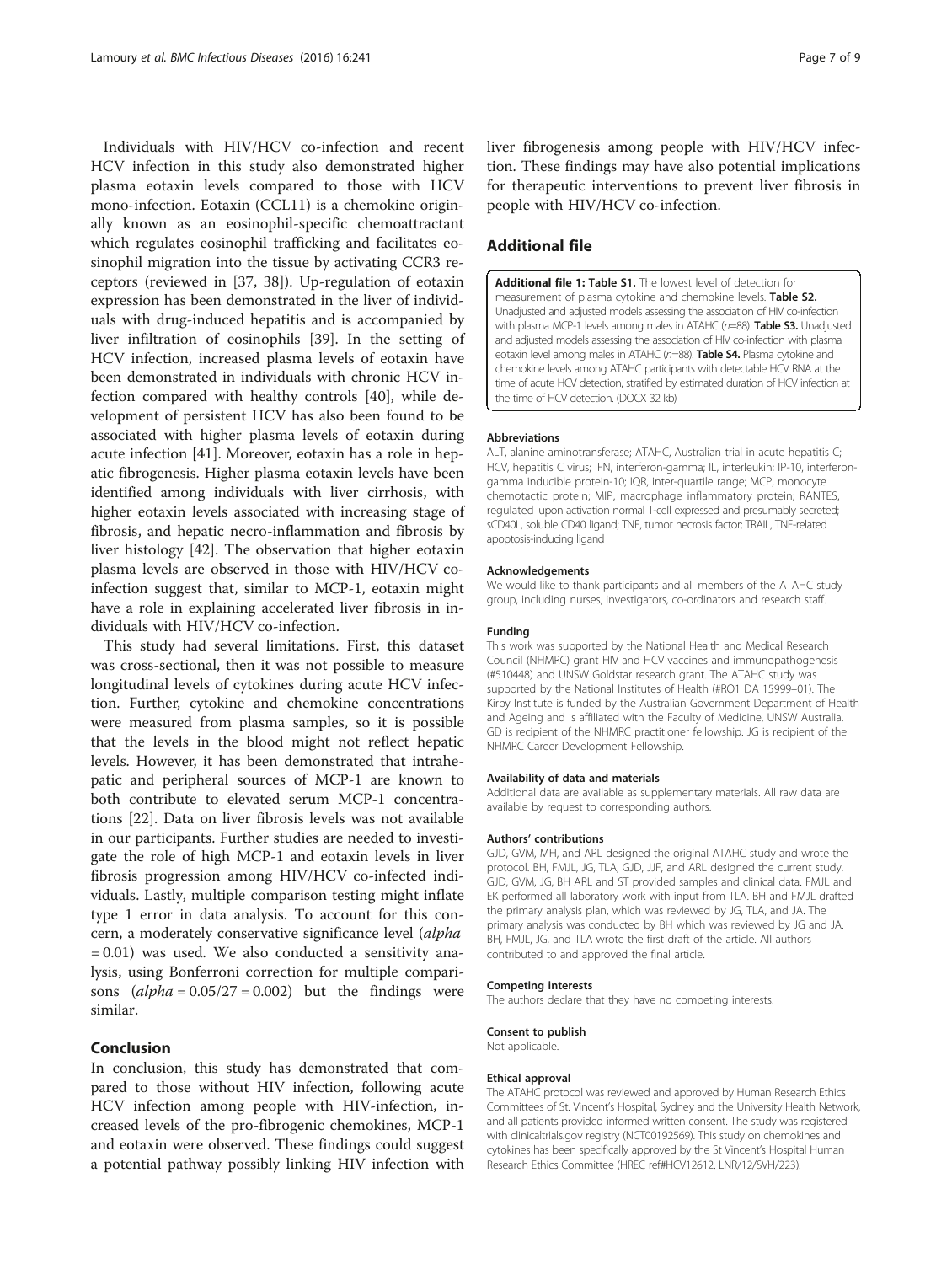## <span id="page-7-0"></span>Author details

<sup>1</sup>The Kirby Institute, UNSW Australia, Sydney, Australia. <sup>2</sup>Inflammation and Infection Research Centre, School of Medical Sciences, UNSW Australia, Sydney, Australia. <sup>3</sup>Toronto Centre for Liver Disease, McLaughlin-Rotman Centre for Global Health, University of Toronto, Toronto, Canada. <sup>4</sup>HIV/ Immunology/Infectious Diseases Clinical Services Unit, St Vincent's Hospital, Sydney, Australia. <sup>5</sup>Burnet Institute, Melbourne, Australia. <sup>6</sup>Viral Hepatitis Clinical Research Program, The Kirby Institute, UNSW Australia, Sydney, NSW 2010, Australia.

## Received: 9 November 2015 Accepted: 16 May 2016 Published online: 01 June 2016

#### References

- 1. Di Martino V, Rufat P, Boyer N, Renard P, Degos F, Martinot-Peignoux M, et al. The influence of human immunodeficiency virus coinfection on chronic hepatitis C in injection drug users: a long-term retrospective cohort study. Hepatology. 2001;34(6):1193–9. doi[:10.1053/jhep.2001.29201](http://dx.doi.org/10.1053/jhep.2001.29201).
- 2. Goedert JJ, Eyster ME, Lederman MM, Mandalaki T, De Moerloose P, White 2nd GC, et al. End-stage liver disease in persons with hemophilia and transfusion-associated infections. Blood. 2002;100(5):1584–9.
- 3. Kirk GD, Mehta SH, Astemborski J, Galai N, Washington J, Higgins Y, et al. HIV, age, and the severity of hepatitis C virus-related liver disease: a cohort study. Ann Intern Med. 2013;158(9):658–66. doi:[10.7326/0003-4819-158-9-](http://dx.doi.org/10.7326/0003-4819-158-9-201305070-00604) [201305070-00604.](http://dx.doi.org/10.7326/0003-4819-158-9-201305070-00604)
- 4. Thein HH, Yi Q, Dore GJ, Krahn MD. Natural history of hepatitis C virus infection in HIV-infected individuals and the impact of HIV in the era of highly active antiretroviral therapy: A meta-analysis. AIDS. 2008;22(15):1979–91.
- 5. Macías J, Berenguer J, Japón MA, Girón JA, Rivero A, López-Cortés LF, et al. Fast fibrosis progression between repeated liver biopsies in patients coinfected with human immunodeficiency virus/hepatitis C virus. Hepatology. 2009;50(4):1056–63. doi:[10.1002/hep.23136](http://dx.doi.org/10.1002/hep.23136).
- 6. Lin W, Weinberg EM, Chung RT. Pathogenesis of Accelerated Fibrosis in HIV/HCV Co-infection. J Infect Dis. 2013;207 suppl 1:S13–8. doi[:10.1093/](http://dx.doi.org/10.1093/infdis/jis926) [infdis/jis926](http://dx.doi.org/10.1093/infdis/jis926).
- 7. Benhamou Y, Bochet M, Di Martino V, Charlotte F, Azria F, Coutellier A, et al. Liver fibrosis progression in human immunodeficiency virus and hepatitis C virus coinfected patients. The Multivirc Group. Hepatology. 1999;30(4):1054–8. doi:[10.1002/hep.510300409.](http://dx.doi.org/10.1002/hep.510300409)
- 8. Monto A, Kakar S, Dove LM, Bostrom A, Miller EL, Wright TL. Contributions to hepatic fibrosis in HIV-HCV coinfected and HCV monoinfected patients. Am J Gastroenterol. 2006;101(7):1509–15. doi[:10.1111/j.1572-0241.2006.00613.x.](http://dx.doi.org/10.1111/j.1572-0241.2006.00613.x)
- Kushner LE, Wendelboe AM, Lazzeroni LC, Chary A, Winters MA, Osinusi A, et al. Immune biomarker differences and changes comparing HCV mono-infected, HIV/HCV co-infected, and HCV spontaneously cleared patients. PLoS One. 2013;8(4):e60387. doi:[10.](http://dx.doi.org/10.1371/journal.pone.0060387) [1371/journal.pone.0060387](http://dx.doi.org/10.1371/journal.pone.0060387).
- 10. Zeremski M, Dimova RB, Makeyeva J, Sipley JD, Jacobson IM, Rennert H, et al. IL28B polymorphism, pretreatment CXCL10, and HCV RNA levels predict treatment response in racially diverse HIV/HCV coinfected and HCV monoinfected patients. J Acquir Immune Defic Syndr. 2013;63(1):9–16. doi: [10.1097/QAI.0b013e31828323c1](http://dx.doi.org/10.1097/QAI.0b013e31828323c1).
- 11. Kuntzen T, Tural C, Li B, Feldmann G, Kupfer B, Nischalke HD, et al. Intrahepatic mRNA expression in hepatitis C virus and HIV/hepatitis C virus co-infection: infiltrating cells, cytokines, and influence of HAART. AIDS. 2008; 22(2):203–10. doi[:10.1097/QAD.0b013e3282f3553b.](http://dx.doi.org/10.1097/QAD.0b013e3282f3553b)
- 12. Grebely J, Feld JJ, Applegate T, Matthews GV, Hellard M, Sherker A, et al. Plasma interferon-gamma-inducible protein-10 (IP-10) levels during acute hepatitis C virus infection. Hepatology. 2013;57(6):2124–34. doi[:10.1002/hep.26263](http://dx.doi.org/10.1002/hep.26263).
- 13. Dore GJ, Hellard M, Matthews GV, Grebely J, Haber PS, Petoumenos K, et al. Effective treatment of injecting drug users with recently acquired hepatitis C virus infection. Gastroenterology. 2010;138(1):123–35. doi[:10.1053/j.gastro.](http://dx.doi.org/10.1053/j.gastro.2009.09.019) [2009.09.019.](http://dx.doi.org/10.1053/j.gastro.2009.09.019) e1-2.
- 14. O'Connor KA, Holguin A, Hansen MK, Maier SF, Watkins LR. A method for measuring multiple cytokines from small samples. Brain Behav Immun. 2004;18(3):274–80. doi:[10.1016/j.bbi.2003.09.009](http://dx.doi.org/10.1016/j.bbi.2003.09.009).
- 15. Heijmans-Antonissen C, Wesseldijk F, Munnikes RJ, Huygen FJ, van der Meijden P, Hop WC, et al. Multiplex bead array assay for detection of 25 soluble

cytokines in blister fluid of patients with complex regional pain syndrome type 1. Mediat Inflamm. 2006;2006(1):28398. doi[:10.1155/MI/2006/28398.](http://dx.doi.org/10.1155/MI/2006/28398)

- 16. Stacey AR, Norris PJ, Qin L, Haygreen EA, Taylor E, Heitman J, et al. Induction of a Striking Systemic Cytokine Cascade prior to Peak Viremia in Acute Human Immunodeficiency Virus Type 1 Infection, in Contrast to More Modest and Delayed Responses in Acute Hepatitis B and C Virus Infections. J Virol. 2009;83(8):3719–33. doi:[10.1128/jvi.01844-08](http://dx.doi.org/10.1128/jvi.01844-08).
- 17. Perneger TV. What's wrong with Bonferroni adjustments. BMJ. 1998; 316(7139):1236–8. [http://www.ncbi.nlm.nih.gov/pmc/articles/PMC1112991/](http://www.ncbi.nlm.nih.gov/pmc/articles/PMC1112991/pdf/1236.pdf) [pdf/1236.pdf](http://www.ncbi.nlm.nih.gov/pmc/articles/PMC1112991/pdf/1236.pdf).
- 18. Rothman KJ. No Adjustments Are Needed for Multiple Comparisons. Epidemiology. 1990;1(1):43–6.
- 19. Savitz DA, Olshan AF. Multiple Comparisons and Related Issues in the Interpretation of Epidemiologic Data. Am J Epidemiol. 1995;142(9):904–8.
- 20. Thompson JR. Invited Commentary: Re: 'Multiple Comparisons and Related Issues in the Interpretation of Epidemiologic Data". Am J Epidemiol. 1998; 147(9):801–6. doi[:10.1093/oxfordjournals.aje.a009530.](http://dx.doi.org/10.1093/oxfordjournals.aje.a009530)
- 21. Baeck C, Wehr A, Karlmark KR, Heymann F, Vucur M, Gassler N, et al. Pharmacological inhibition of the chemokine CCL2 (MCP-1) diminishes liver macrophage infiltration and steatohepatitis in chronic hepatic injury. Gut. 2012;61(3):416–26. doi:[10.1136/gutjnl-2011-300304.](http://dx.doi.org/10.1136/gutjnl-2011-300304)
- 22. Fisher NC, Neil DA, Williams A, Adams DH. Serum concentrations and peripheral secretion of the beta chemokines monocyte chemoattractant protein 1 and macrophage inflammatory protein 1alpha in alcoholic liver disease. Gut. 1999;45(3):416–20.
- 23. Weiss L, Si-Mohamed A, Giral P, Castiel P, Ledur A, Blondin C, et al. Plasma levels of monocyte chemoattractant protein-1 but not those of macrophage inhibitory protein-1alpha and RANTES correlate with virus load in human immunodeficiency virus infection. J Infect Dis. 1997;176(6):1621–4.
- 24. Tacke F. Functional role of intrahepatic monocyte subsets for the progression of liver inflammation and liver fibrosis in vivo. Fibrogenesis Tissue Repair. 2012;5 Suppl 1:S27.
- 25. Seki E, de Minicis S, Inokuchi S, Taura K, Miyai K, van Rooijen N, et al. CCR2 promotes hepatic fibrosis in mice. Hepatology. 2009;50(1):185–97. doi[:10.](http://dx.doi.org/10.1002/hep.22952) [1002/hep.22952](http://dx.doi.org/10.1002/hep.22952).
- 26. Marra F, DeFranco R, Grappone C, Milani S, Pastacaldi S, Pinzani M, et al. Increased expression of monocyte chemotactic protein-1 during active hepatic fibrogenesis: correlation with monocyte infiltration. Am J Pathol. 1998;152(2):423–30.
- 27. Zimmermann HW, Seidler S, Nattermann J, Gassler N, Hellerbrand C, Zernecke A, et al. Functional Contribution of Elevated Circulating and Hepatic Non-Classical CD14 < sup > +</sup > CD16 < sup > +</sup > Monocytes to Inflammation and Human Liver Fibrosis. PLoS ONE. 2010;5(6): e11049. doi:[10.1371/journal.pone.0011049.](http://dx.doi.org/10.1371/journal.pone.0011049)
- 28. Marsillach J, Bertran N, Camps J, Ferré N, Riu F, Tous M, et al. The role of circulating monocyte chemoattractant protein-1 as a marker of hepatic inflammation in patients with chronic liver disease. Clin Biochem. 2005; 38(12):1138–40. doi: http://dx.doi.org/10.1016/j.clinbiochem.2005.09.006.
- 29. Mühlbauer M, Bosserhoff AK, Hartmann A, Thasler WE, Weiss TS, Herfarth H, et al. A novel MCP-1 gene polymorphism is associated with hepatic MCP-1 expression and severity of HCV-related liver disease. Gastroenterology. 2003;125(4):1085–93. doi: http://dx.doi.org/10.1016/ S0016-5085(03)01213-7.
- 30. Farci P, Wollenberg K, Diaz G, Engle RE, Lai ME, Klenerman P, et al. Profibrogenic chemokines and viral evolution predict rapid progression of hepatitis C to cirrhosis. Proc Natl Acad Sci. 2012;109(36):14562–7. doi:[10.](http://dx.doi.org/10.1073/pnas.1210592109) [1073/pnas.1210592109.](http://dx.doi.org/10.1073/pnas.1210592109)
- 31. Tuyama AC, Hong F, Saiman Y, Wang C, Ozkok D, Mosoian A, et al. Human immunodeficiency virus (HIV)-1 infects human hepatic stellate cells and promotes collagen I and monocyte chemoattractant protein-1 expression: Implications for the pathogenesis of HIV/ hepatitis C virus–induced liver fibrosis. Hepatology. 2010;52(2):612–22. doi:[10.1002/hep.23679](http://dx.doi.org/10.1002/hep.23679).
- 32. Mitchell C, Couton D, Couty J-P, Anson M, Crain A-M, Bizet V, et al. Dual Role of CCR2 in the Constitution and the Resolution of Liver Fibrosis in Mice. Am J Pathol. 2009;174(5):1766–75. doi: http://dx.doi.org/10.2353/ ajpath.2009.080632.
- 33. Parker R, Walters M, Ertl L, Ebsworth K, Tan J, McMahon J, et al. Therapeutic use of a clinical stage CCR2 inhibitor, CCX872, in obesityassociated steatohepatitis. Lancet. 2014;383:S78. doi[:10.1016/S0140-](http://dx.doi.org/10.1016/S0140-6736(14)60341-X) [6736\(14\)60341-X](http://dx.doi.org/10.1016/S0140-6736(14)60341-X) [abstract].